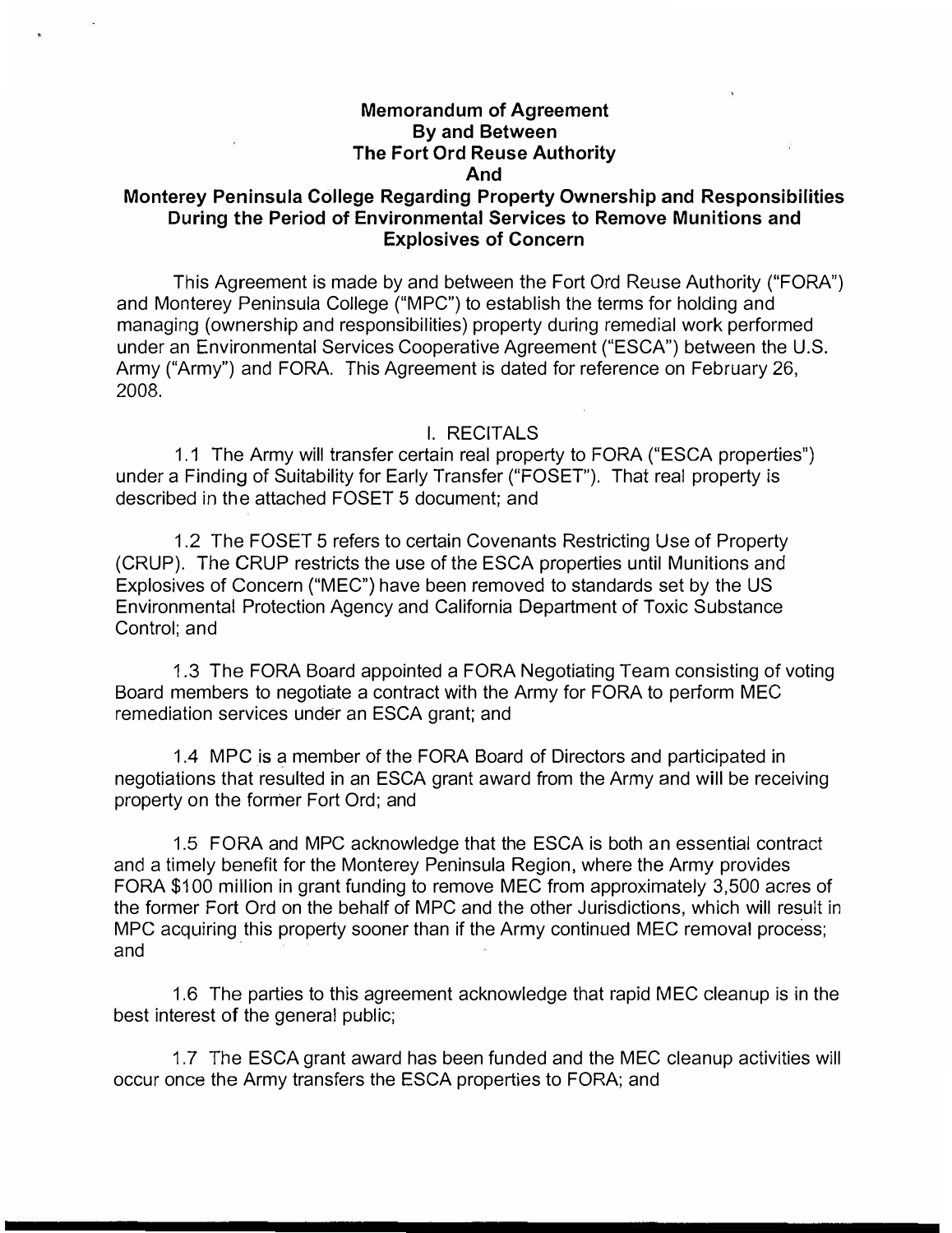1.8. The ESCA Grant pays for insurance coverage for FORA and its MEC removal contractor, LFR, Inc. (hereinafter referred to as "LFR") during the ESCA MEC remedial period; and

1.9. Monterey County has directed FORA to transfer certain portions of the ESCA properties directly to MPC; and

1.10 The properties are known as the "MPC Properties" and consist of Army Corps of Engineers parcel numbers E19a.5, E21b.3, E38, E39, E40, E41, E42, L23.2, and F1.7.2 (see the attached map, Exhibit A); and

1.11. MPC shall be permitted to utilize the Military Operation on Urban Terrain ("MOUT") facility immediately after the MOUT property is transferred to FORA; and

1.12. MPC and FORA acknowledge that this agreement is necessary to describe the terms under which FORA will retain ownership of MPC lands during the ESCA MEC removal period; and

1.13. The Agreement Regarding Public Safety Officer Training Facilities among the County, FORA and MPC specifies that, the County and FORA shall, at no cost (excepting reasonable and customary sharing of recordation and processing fees), transfer title to the Facility Sites to MPC within forty-five (45) days after receiving title to said properties. The Facility Sites include all of the MPC Properties; and

1.14. The parties acknowledge the mutual advantages of FORA retaining ownership of the MPC Properties during the ESCA MEC remedial period; and

1.15. The FORA Act (CA Government Code Section 67650) states that FORA "shall become inoperative June 30, 2014," which limits FORA's term of operation; and

1.16. The FORA Act (CA Government Code Section 67650) did not provide FORA with police powers or emergency response capabilities, which was to be Jurisdiction responsibilities under agreement between FORA and the Jurisdictions.

# II. AGREEMENT

Now, Therefore, Be It Resolved that FORA and MPC agree as follows:

2.1 FORA retains ownership of the MPC Properties during the MEC Remedial Period. FORA agrees to promptly transfer title to the MPC Properties to MPC, and MPC agrees to accept title to the MPC Properties, upon Notice of Completion and regulatory approval of completed remediation.

2.2 FORA will lease the MOUT facility to MPC during the ESCA MEC remedial period for the cost of \$50 per month if MPC satisfies the condition in section 2.3.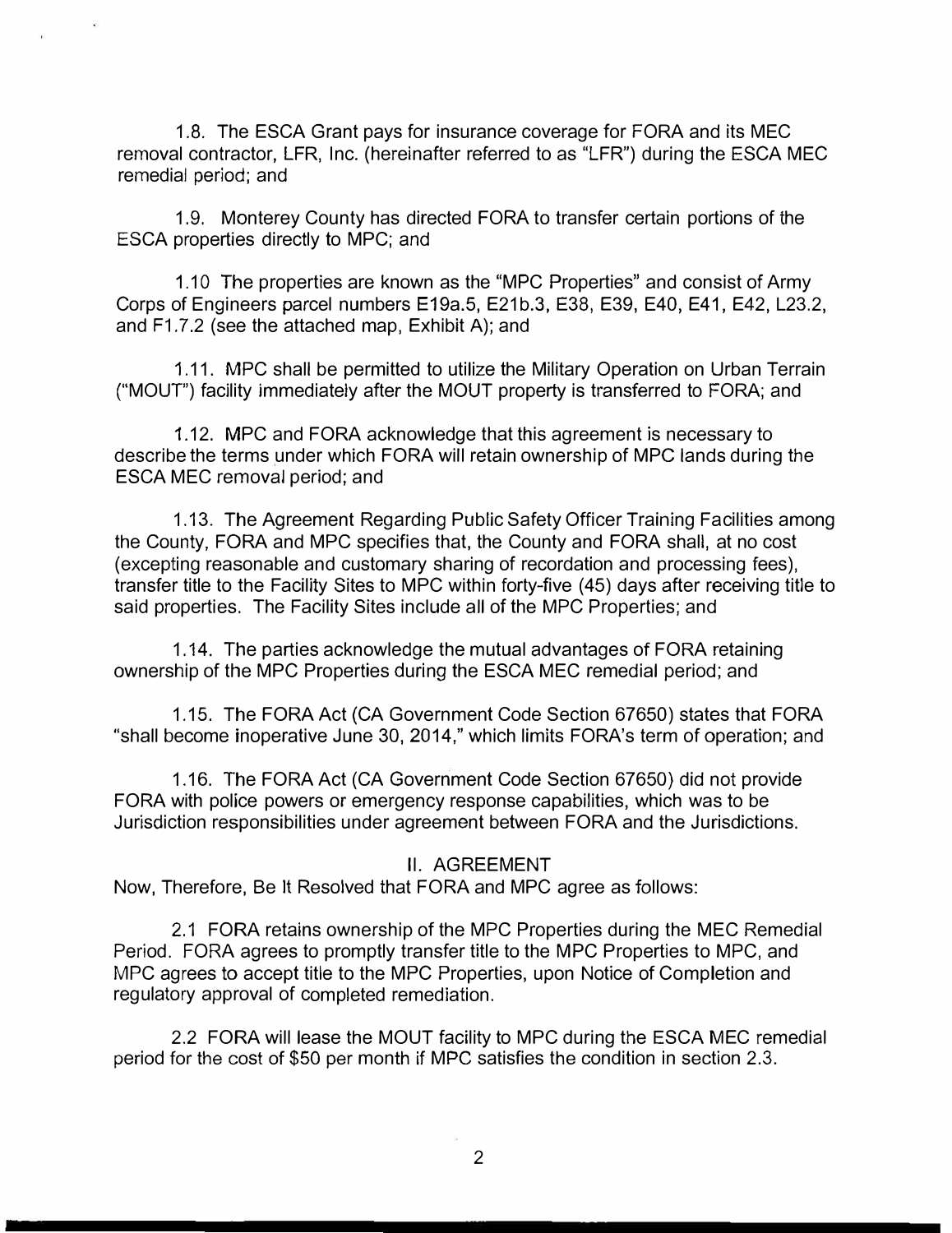2.3 MPG or the County will provide property access for the purpose of remedial work pursuant to the ESCA to LFR and LFR's contractors on property leased from FORA during the ESCA MEG remedial period.

2.4. FORA shall have no responsibility to provide public safety response as needed for police, fire, and other emergency needs to the property during the term of this memorandum of agreement.

2.5. LFR will have primary responsibility for controlling access to the ESCA properties during the MEG Remedial Period and will coordinate with the Jurisdictions for Jurisdiction approved activities that are not related to MEG removal.

2.6. Access to the ESCA properties will be governed by restrictions included in the Land Use Covenant accompanying the transfer of the property as defined by federal and State regulatory agencies. Those restrictions are attached hereto as the CRUP attachments to the FOSET 5 document.

2.7. This Memorandum of Agreement shall become inoperative on the earlier of the following three dates:

a. when all of the MPG Properties transfer to Monterey Peninsula College.

b. when the FORA Board determines that 80 percent of the territory of Fort Ord that is designated for development or reuse in the 1997 Fort Ord Base Reuse Plan ("Plan") has been reused, or

b. June 30, 2014.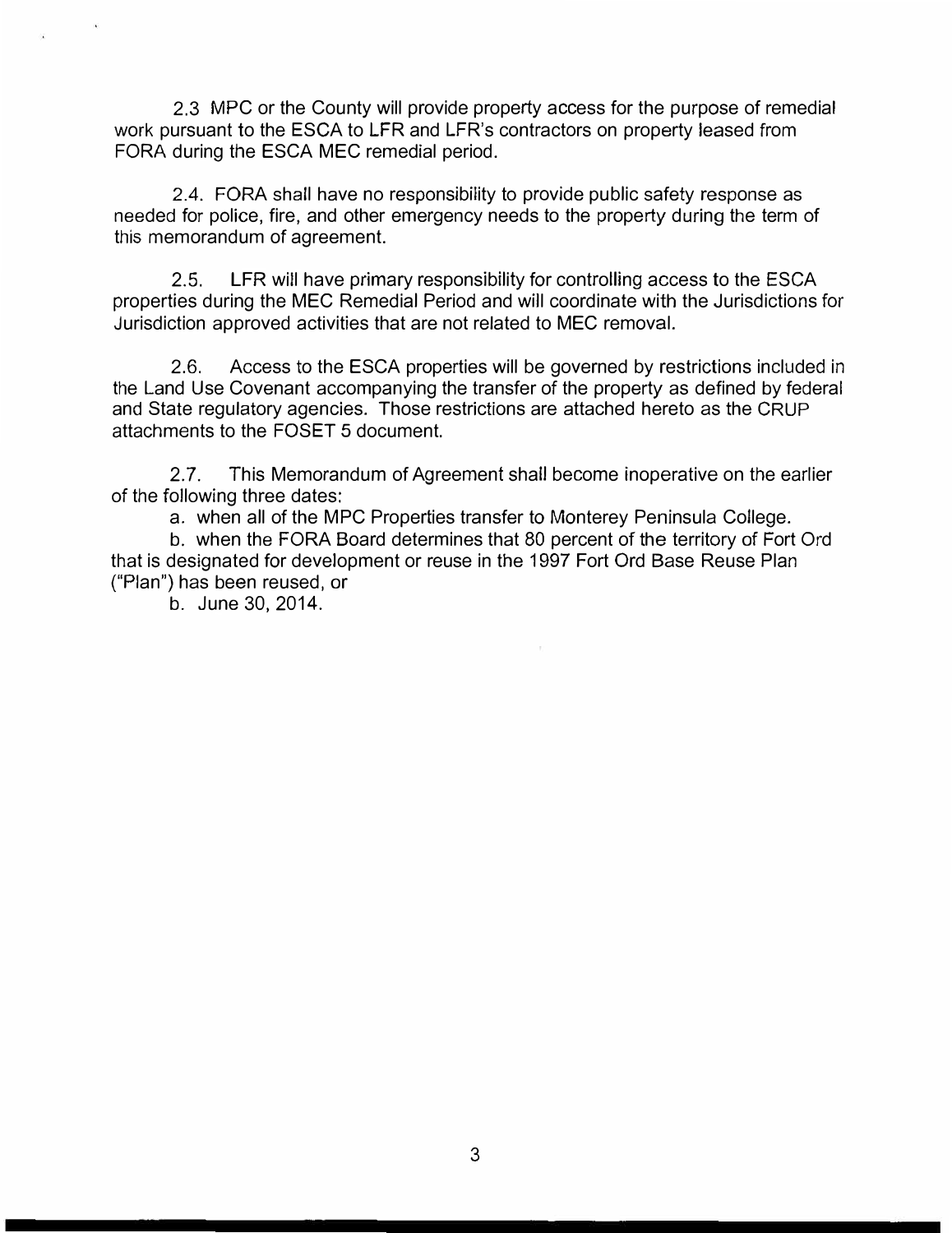**III. EXECUTION** FORT ORD REUSE AUTHORITY Michael A. Houlemard, Jr. **Executive Officer** Approved as to form: B Gerald D. Bowden Authority Counsel **STATE OF CALIFORNIA**  $)$  SS COUNTY OF MONTEREY  $\lambda$ 70 P  $r_1 \cap \ell_1$ a Notary Public in and for said 10m

**On** before me State,  $n$ noel Harlenard personally appeared K  $\Box$  personally **known to me** (or proved to me on the basis of satisfactory evidence) to be the person(s) whose name(s) is are subscribed to the within instrument and acknowledged to me that

heyshe/they executed the same in hts/her/their authorized capacity(ies), and that by mis/ber/their signature(s) on the instrument the person(s), or the entity upon behalf of which the person(s) acted, executed the instrument.

WITNESS my hand and official seal.



Daus Notarv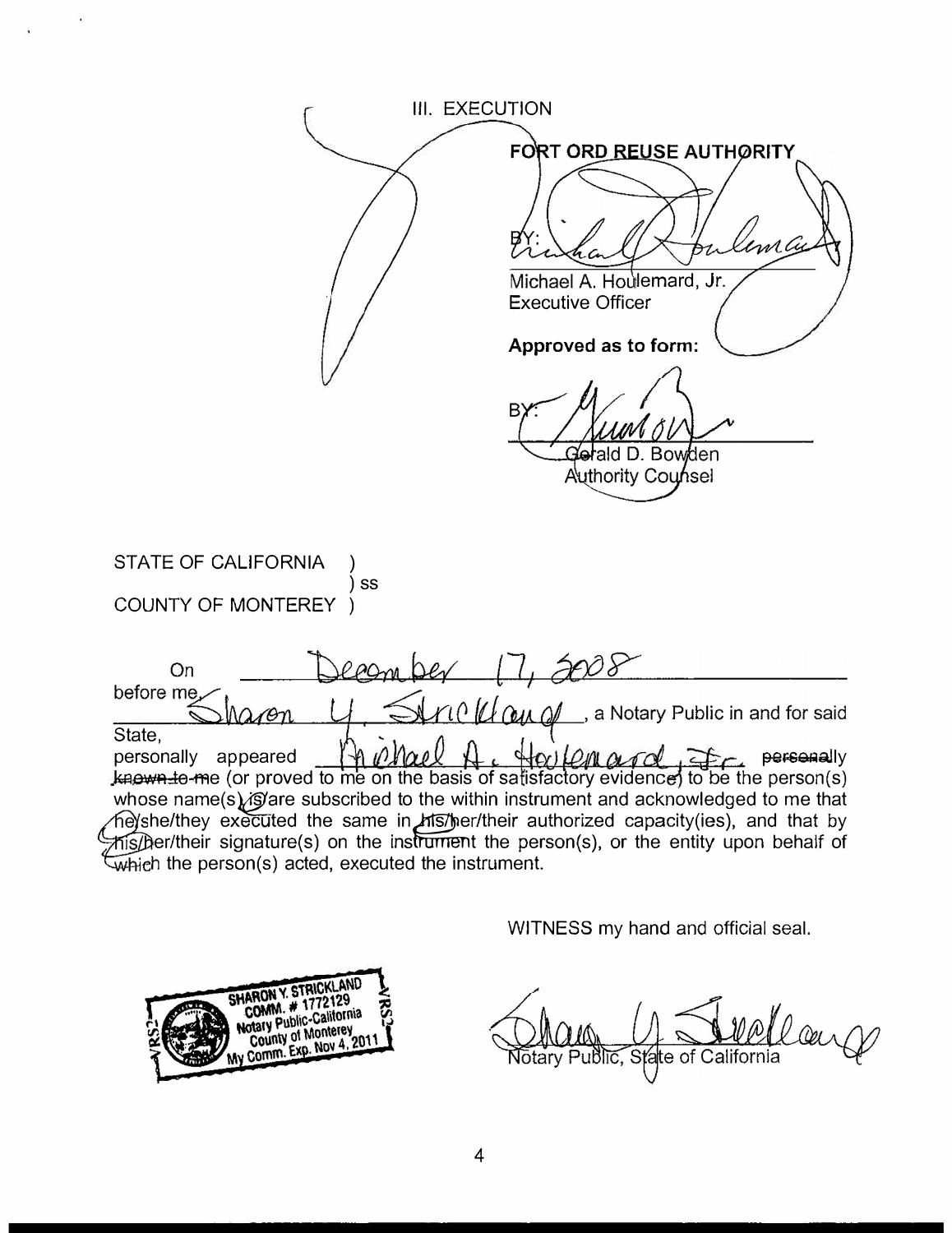# Monterey Peninsula College

BY:  $\sqrt{2}$ 

BY: <u>(V) XV</u><br>Douglas R. Garrison<br>Superintendent/President

DATE: 12/16/08

g/jonathan'eiescaWPC-FORA MOA public safety respons, during esca clearum 8-15-07.doc

 $\ddot{\phantom{a}}$ 

 $\tilde{\mathbf{e}}$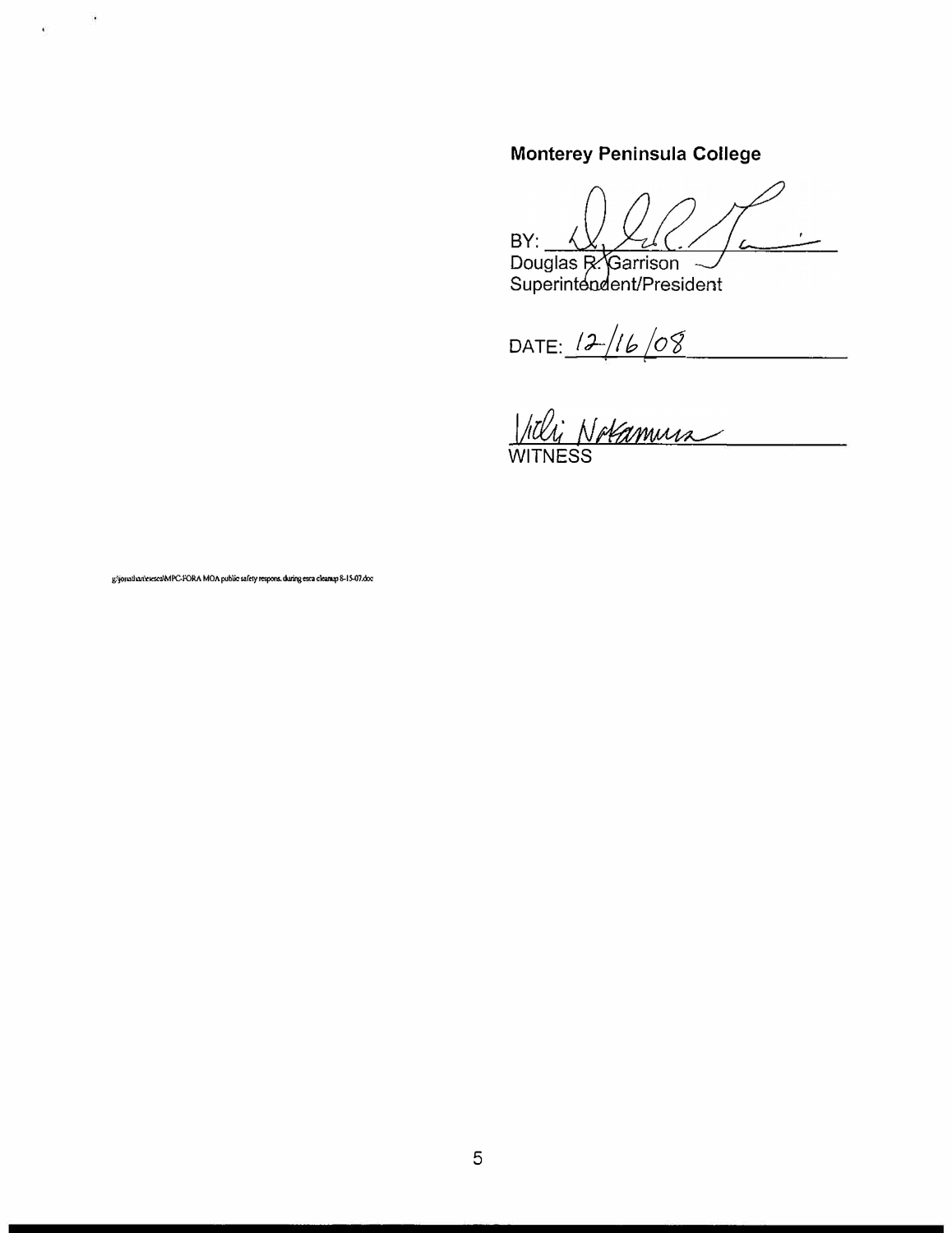# **Monterey Peninsula Community College District Governing Board Agenda**

February 26. 2008 Board Meeting Date

Consent Agenda Item No. Old Business Agenda Item No. New Business Agenda Item No. President's Office College Area

# **Proposal:**

That the Governing Board approve the Memorandum of Agreement with the Fort Ord Reuse Authority (FORA) regarding property ownership and responsibilities during remediation of the College's parcels under FORA's Environmental Services Cooperative Agreement (ESCA) program and receive an update on the California Department of Toxic Substances Control (DTSC) agreement regarding reporting and compliance monitoring on environmental restrictions on property located on the former Fort Ord.

#### **Background:**

Fort Ord Reuse Authority {FORA) Agreement Regarding Property Ownership and Responsibilities during FORA's Environmental Services Cooperative Agreement (ESCA) Remediation Program

In early 2007, FORA entered into agreements with the Army, the Environmental Protection Agency, and DTSC to allow FORA to conduct munitions cleanup on 3,500 acres of former Fort Ord property, leading to early transfer of these parcels. FORA will receive \$100 million in ESCA grant funding to complete the cleanup. During the ESCA remediation period, the Army will transfer the property to FORA's ownership and the Army will no longer be responsible for providing public safety response for these areas. The College's parcels at Parker Flats and the MOUT facility are included in the ESCA program.

The attached memorandum of agreement provides for FORA to own and transfer property to the College and defines the responsibilities of both FORA and the College during the ESCA program. FORA will have no responsibility to provide public safety response during the ESCA period. As the College's parcels are primarily located within the County of Monterey's jurisdiction, public safety response is expected to be provided by the Monterey County Sheriff's office and Salinas Rural Fire District.

The agreement also allows for the College's use of the MOUT training facility during the ESCA remediation period under a lease arrangement with FORA at a nominal fee of \$50 a month to cover administrative costs.

District counsel, Brian Finegan, has reviewed the agreement.

#### California Department of Toxic Substances Control {DTSC) Reporting/Monitoring Agreement

Properties at the former Fort Ord that have been or will be transferred to the College are subject to land use restrictions for Munitions and Explosives of Concern (MEG) and groundwater contamination. DTSC will require the College to monitor and report compliance with these restrictions on an annual basis as well as provide reimbursement to DTSC for their compliance review costs. This reporting requirement will continue as long as the land use restrictions are in place.

A Memorandum of Agreement between DTSC, FORA, and jurisdictions/agencies with property at the former Fort Ord was developed to define these reporting responsibilities. The signatories included the five land use jurisdictions (the Cities of Marina, Seaside, Del Rey Oaks, Monterey, and Monterey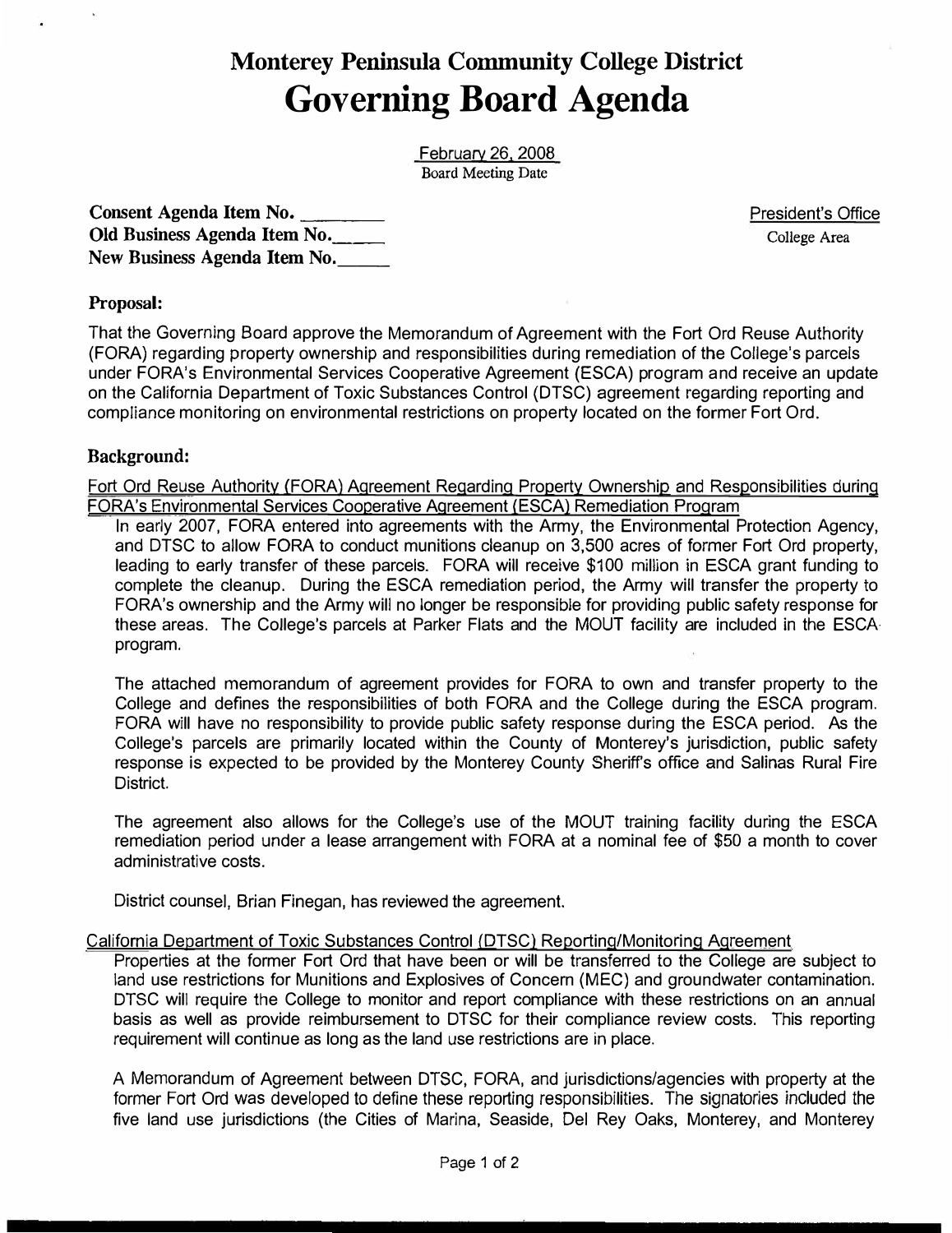County); the state public universities (California State University at Monterey Bay and the University of California, Santa Cruz); and the College. The Governing Board approved the agreement in September 2007. Subsequently, DTSC made corrections to the agreement in November 2007. The Superintendent/President was briefed on the process and determined the changes were not substantive to require re-approval by the Board. These changes will be reviewed at the Board meeting.

#### **Budgetary Implications:**

None.



# **Information Only**

� **Resolution: BE IT RESOLVED, That** the Memorandum of Agreement Between the Fort Ord Reuse Authority and Monterey Peninsula College Regarding Property Ownership and Responsibilities During the Period of Environmental Services to Remove Munitions and Explosives of Concern, be approved.

| <b>Recommended By:</b>                                                      | Douglas Garrison, Superintendent/President    |
|-----------------------------------------------------------------------------|-----------------------------------------------|
|                                                                             | Nach                                          |
| <b>Prepared By:</b>                                                         | Vicki Nakamura/Assistant to the President     |
| Agenda Approval:                                                            |                                               |
|                                                                             | Douglas R. Garrison, Superintendent/President |
| /c:/mydoc/board/FORA public safety MOA and update on DTSC reporting MOA.doc |                                               |